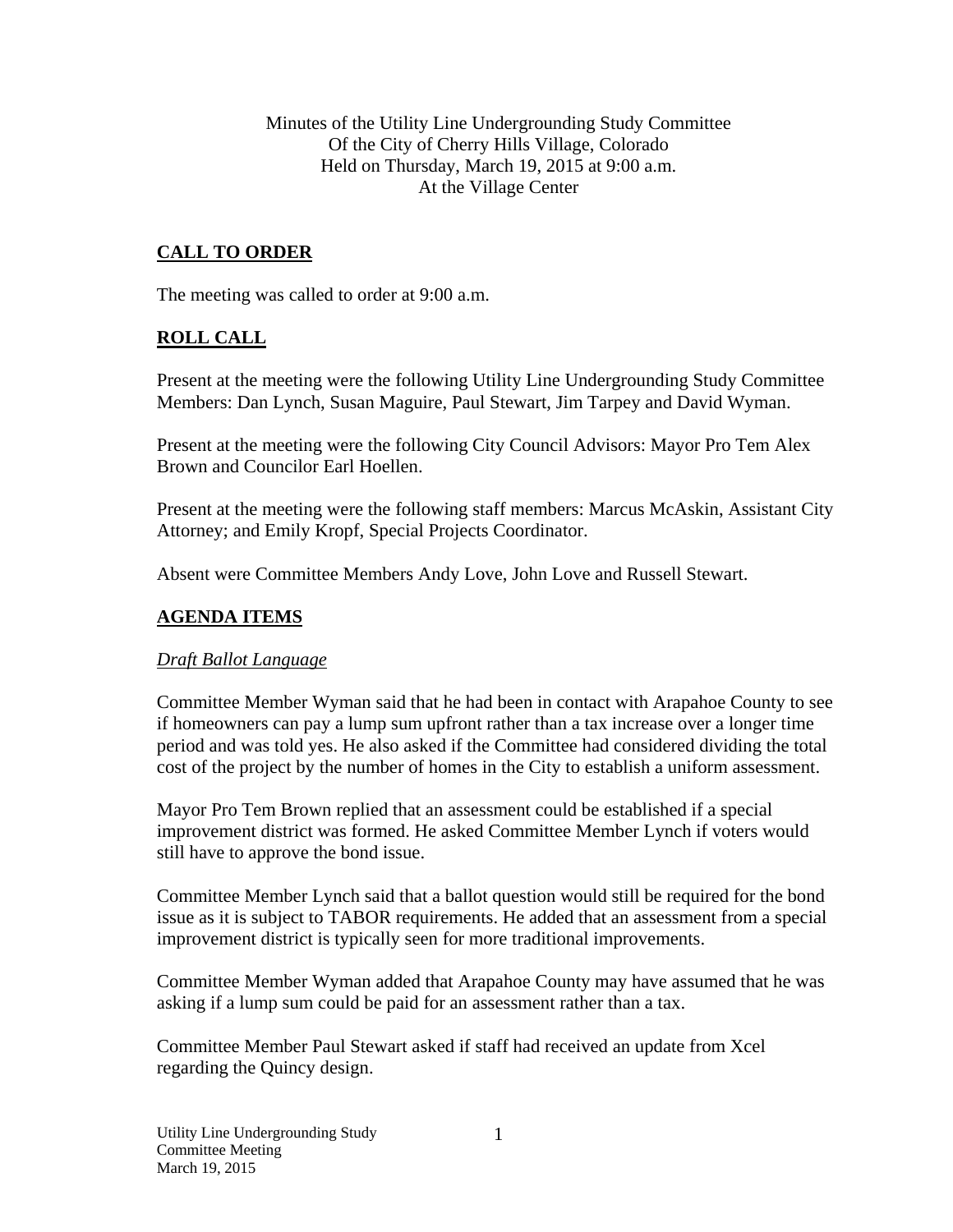Special Projects Coordinator Kropf stated that she had heard from Xcel and was told that the cost estimate should be available in the next week.

Committee Member Lynch presented an updated draft of the ballot language for the tax and bond issue. He said that he had removed a portion of the language due to the existing de-brucing exemption and asked if the Committee had any suggestions for a shorter phrase that would better encompass the scope of work.

Committee Member Tarpey stated that it sounds like the primary purpose of the project is to install fiber optics per the current language.

Councilor Hoellen suggested removing electric and communications and adding overhead instead. He also recommended adding future to broadband service.

Mayor Pro Tem Brown said that he would prefer to limit the mill amount rather than the maximum amount of revenue that can be collected.

Committee Member Lynch stated that he would revise the current draft and circulate it.

## *Community Meeting/Crier Article*

Committee Member Maguire stated that the preliminary results of the community survey seem to suggest that the majority of responses are from the northeast section of the City. She asked if the survey results will be accurate as this area is more densely populated.

Mayor Pro Tem Brown suggested that the Committee schedule the community open house and decide what type of materials should be available. He continued that there should be posters that residents can view and a short presentation. It was recommended that the posters include visual illustrations, overhead line maps, frequently asked questions, financial information, Master Plan goals and survey responses.

Committee Member Tarpey asked what the goal of the open house is.

Mayor Pro Tem Brown replied that the goal of the open house is to provide information to educate the public and receive input.

Committee Member Paul Stewart suggested having hand-outs of the posters for residents to take home and review.

Assistant City Attorney McAskin recommended adding the posters to the website, as well.

Mayor Pro Tem Brown scheduled the open house for Wednesday, May  $6<sup>th</sup>$  at 6:00 p.m.

*Xcel Community Coordination*